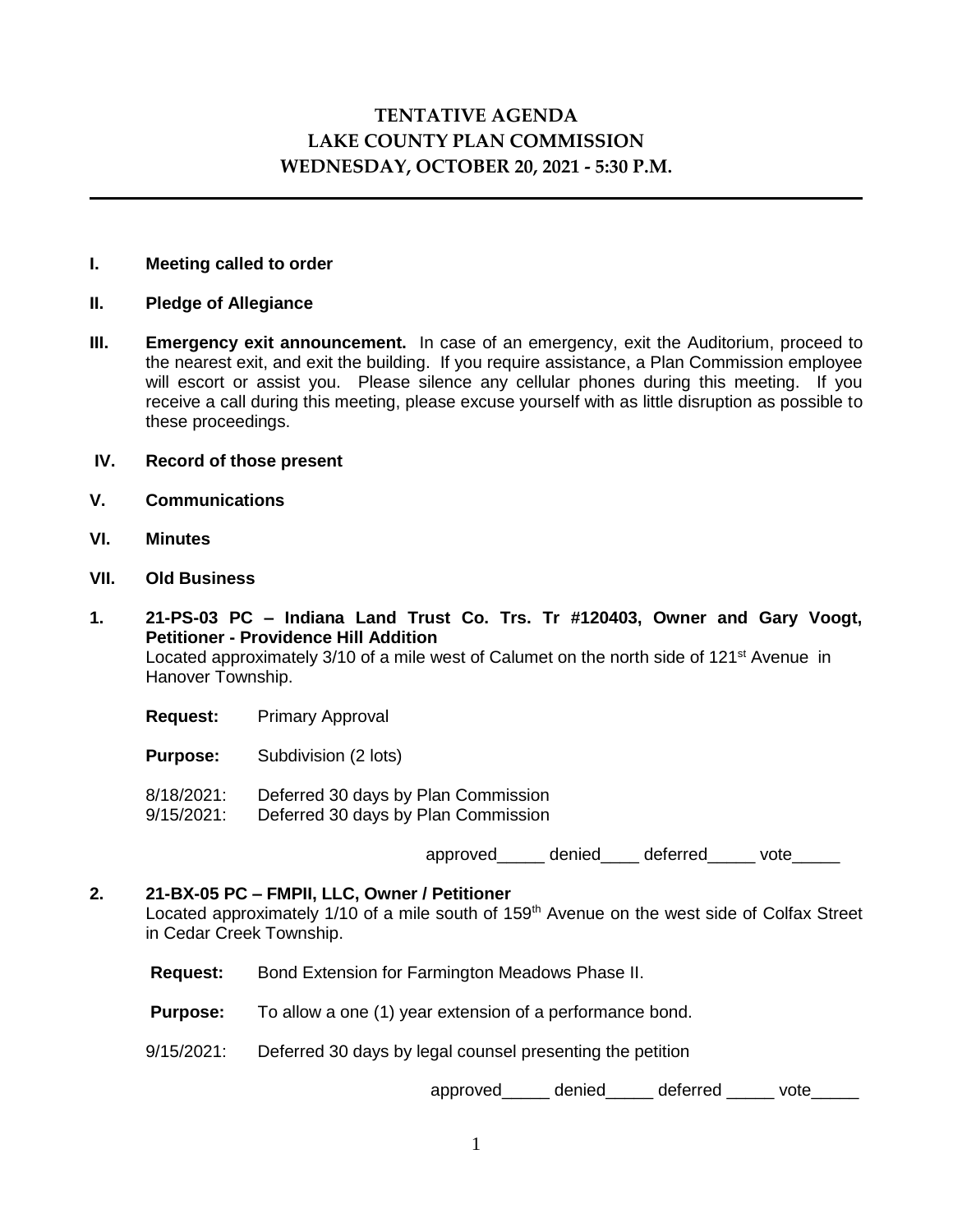#### **VIII. New Business**

**1. 21-FS-04 PC – Roman Rzadkosz, Owner/Petitioner – Re-Subdivision Tall Oaks Estates Lot 1**

Located at the southwest quadrant at the intersection of Fathke Road and Burr Street in Center Township.

**Request:** Final Subdivision Approval

**Purpose:** Subdivision (2 lots)

approved\_\_\_\_\_ denied\_\_\_\_ deferred\_\_\_\_\_ vote\_\_\_\_\_

- **2**. **21-W-11 PC – Nancy and Jerry Brown, Owners/Petitioners – Brown's Acres**  Located approximately 7/10 of a mile north of State Road 2 on the west side of Marshall Street, a/k/a 17607 Marshall Street in Cedar Creek Township.
	- **Request:** Waiver from the Unincorporated Lake County Subdivision Regulations Ordinance, Sec. 4.3 (12) (c), Street Improvements, Appendix D (c), shoulder and ditch improvements.
	- **Purpose:** To waive the requirement for shoulder and ditch improvements along the frontage.

approved denied deferred vote

**3. 21-FS-05 PC – Nancy and Jerry Brown, Owners/Petitioners – Brown's Acres** Located as above

**Request:** Final Subdivision Approval

**Purpose:** Subdivision (1 lot)

approved denied deferred vote

**4. 21-FS-06 PC – Titan Masonry Enterprise, Inc., Owner/Petitioner – Pavesich Estates** Located approximately  $4/10$  of a mile south of  $113<sup>th</sup>$  Avenue on the east side of State Line Road, a/k/a 11569 State Line Road in Hanover Township.

**Request:** Final Subdivision Approval

**Purpose:** Subdivision (1 lot)

approved denied deferred vote

# **5. 21-RDP-01 PC – Scott and Rose Marsee, Owners/Petitioners** Located at the northeast quadrant at the intersection of 154<sup>th</sup> Place and 153<sup>rd</sup> Lane, a/k/a 14264 W. 154<sup>th</sup> Place in West Creek Township.

- **Request:** Revision to the development Plan of an existing PUD (Lot 17 in West Creek Sunrise LTD).
- **Purpose:** To allow a single-family residence.

approved denied deferred vote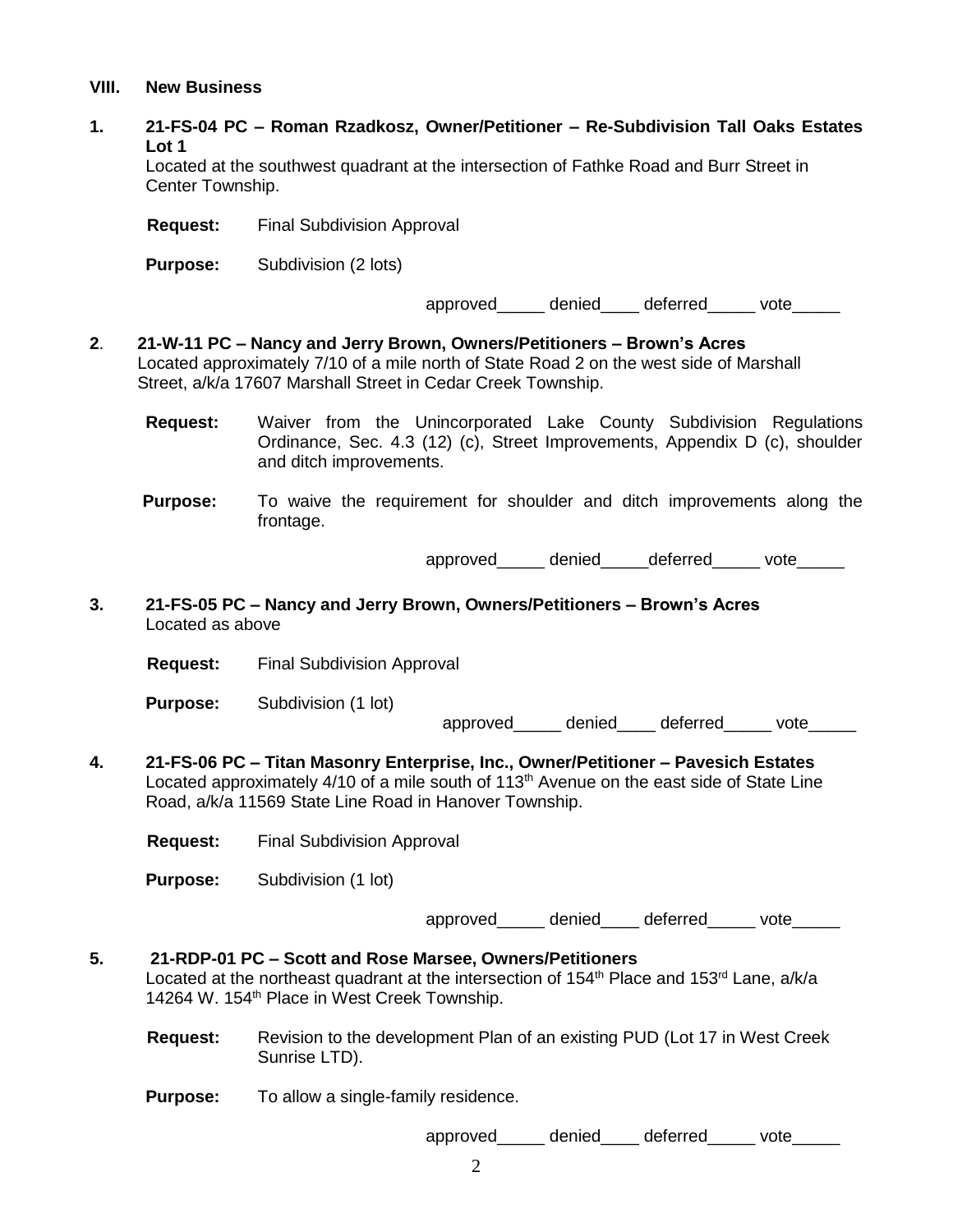**6. 21-ZC-12 PC – Thomas R. Streeter, Owner and McMahon Associates, Inc., Petitioner** Located approximately  $3/10$  of a mile west of US 41 (Wicker Blvd.) on the north side of  $185<sup>th</sup>$ Avenue, a/k/a 11702 W. 185<sup>th</sup> Avenue in West Creek Township.

**Request:** Zone Change from A-1 (Agricultural Zone) to R-1 (One Family Zone).

**Purpose:** To allow a two-lot single family residential development.

favorable unfavorable deferred vote

**7. 21-ZC-13 PC – Van Kalker Family Limited Partnership II, Owner and Rieth-Riley Construction Co., Petitioner** Located approximately one mile west of Clay Street on the north side of 189<sup>th</sup> Avenue in Eagle Creek Township.

**Request:** Zone Change from A-1 (Agricultural Zone) to CDD (Conditional Development District).

**Purpose:** To allow production of hot mix asphalt pavement.

favorable\_\_\_\_\_\_ unfavorable\_\_\_\_\_deferred\_\_\_\_\_ vote\_\_\_\_\_

**8. 21-SE-05 PC – Indiana State Police, Owner and Pepper Construction Company of Indiana LLC, Petitioner**

Located at the northwest quadrant at the intersection of State Road 2 (181<sup>st</sup> Avenue) and Mississippi Street, a/k/a 1550 E. 181<sup>st</sup> Avenue in Eagle Creek Township.

- **Request:** Special Exception from the Unincorporated Lake County Zoning Ordinance, Sec. 2.10 (A) (6), Public Service.
- **Purpose:** To allow an Indiana State Police Post expansion and Forensics Laboratory.

favorable unfavorable deferred vote

- **IX. Site Development Plans Approved by Staff**
- **1. 21-SDP-14 PC – R & P Development, Inc, Owner and SES, Petitioner** Located approximately  $2/10$  of a mile east of Colorado Street on the north side of 181<sup>st</sup> Avenue, a/k/a 3550 E. 181<sup>st</sup> Avenue in Eagle Creek Township.

**Purpose:** Business Signage for Comfort Inn.

**2. 21-SDP-15 PC – SBA Communications, Owner and Verizon Wireless, Petitioner** Located approximately 4/10 of a mile south of 61<sup>st</sup> Avenue on the west side of Broad Street, a/k/a 1400 S. Broad Street in St. John Township.

**Purpose:** Antenna Modification on an Existing Wireless Site.

## **3. 21-SDP-16 PC – P & C Trucking Ent. Inc., Owner/Petitioner**

Located approximately 1/10 of a mile north of 45<sup>th</sup> Avenue on the west side of Ross Road, a/k/a 4410 Ross Road in Calumet Township.

**Purpose:** Proposed Dry Storage Building